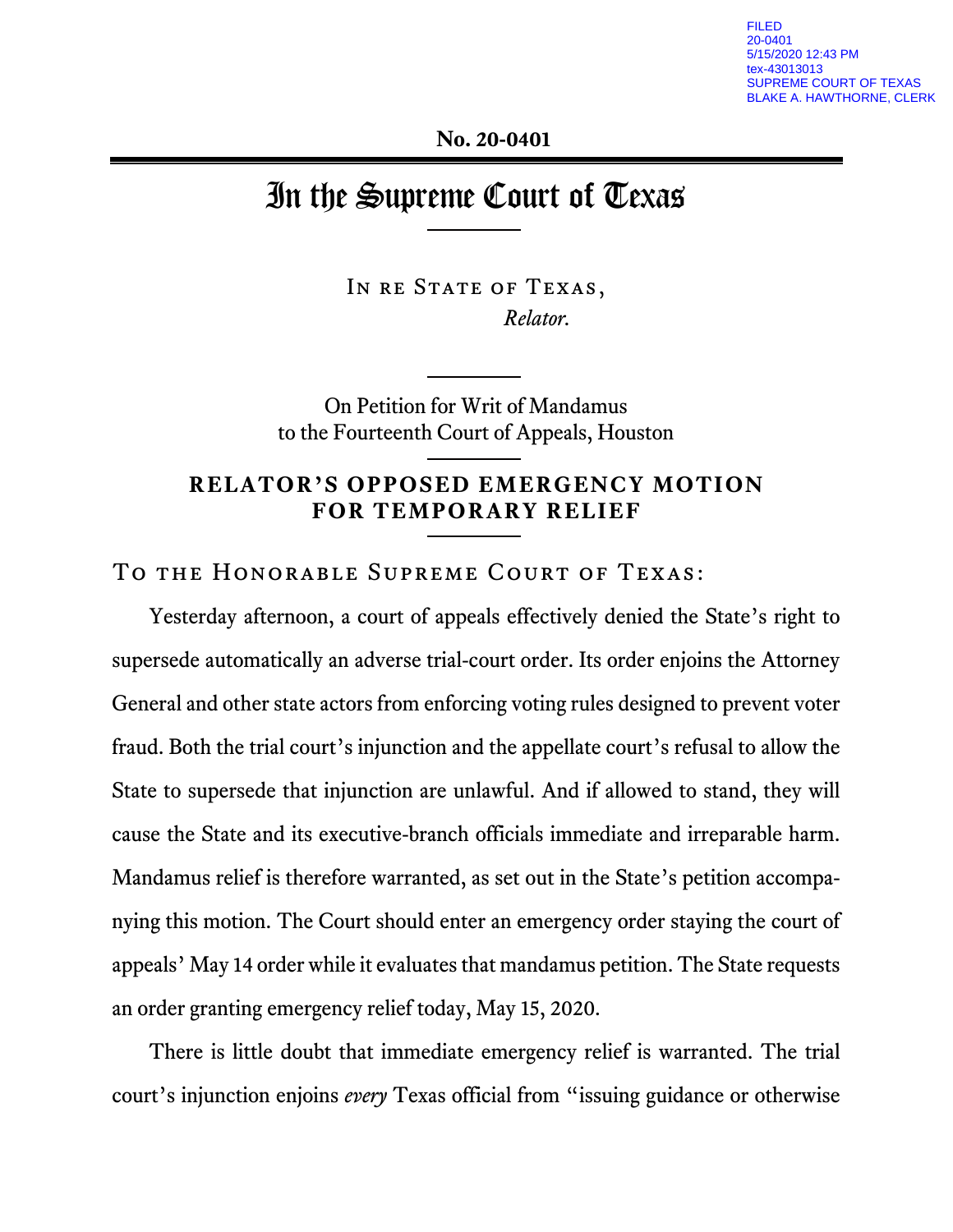taking actions" to (1) prevent counties from providing or accepting unlawful mail-in ballots or (2) prohibit individuals from voting by mail even when the Legislature has said they may not. MR.0212. That breathtaking order not only prevents the Attorney General from carrying out his sworn duty to prosecute election fraud associated with unlawful mail-in ballots, Tex. Elec. Code § 273.021(a), but it prevents the Texas Governor, Secretary of State, Attorney General, and *every* other executive-branch official from even *speaking*—that is, "issuing guidance"—about who is eligible to vote by mail, and who is not.

The Texas Legislature and this Court together have guaranteed the State the power to supersede this unlawful injunction pending appeal. *See* Tex. Civ. Prac. & Rem. Code § 6.001(a), (b); Tex. Gov't Code § 22.004(i); Tex. R. App. P. 24.2(a)(3). This guarantee is unambiguous: "[w]hen the judgment debtor is the state, . . . the trial court *must* permit a judgment to be superseded." Tex. R. App. P. 24.2(a)(3) (emphasis added). Yet the court of appeals flouted that guarantee. The result is intolerable. This Court should enter a stay forthwith to prevent irreparable harm to the State.

#### **BACKGROUND**

As explained in the accompanying mandamus petition, the Legislature has allowed a voter to vote by mail if he suffers from a "disability"—that is, a "sickness" or physical condition"—that "prevents" him "from appearing at the polling place on election day." Tex. Elec. Code § 82.002(a). In late March, several organizations and voters filed a lawsuit aimed at expanding voting by mail to all Texans. MR.0148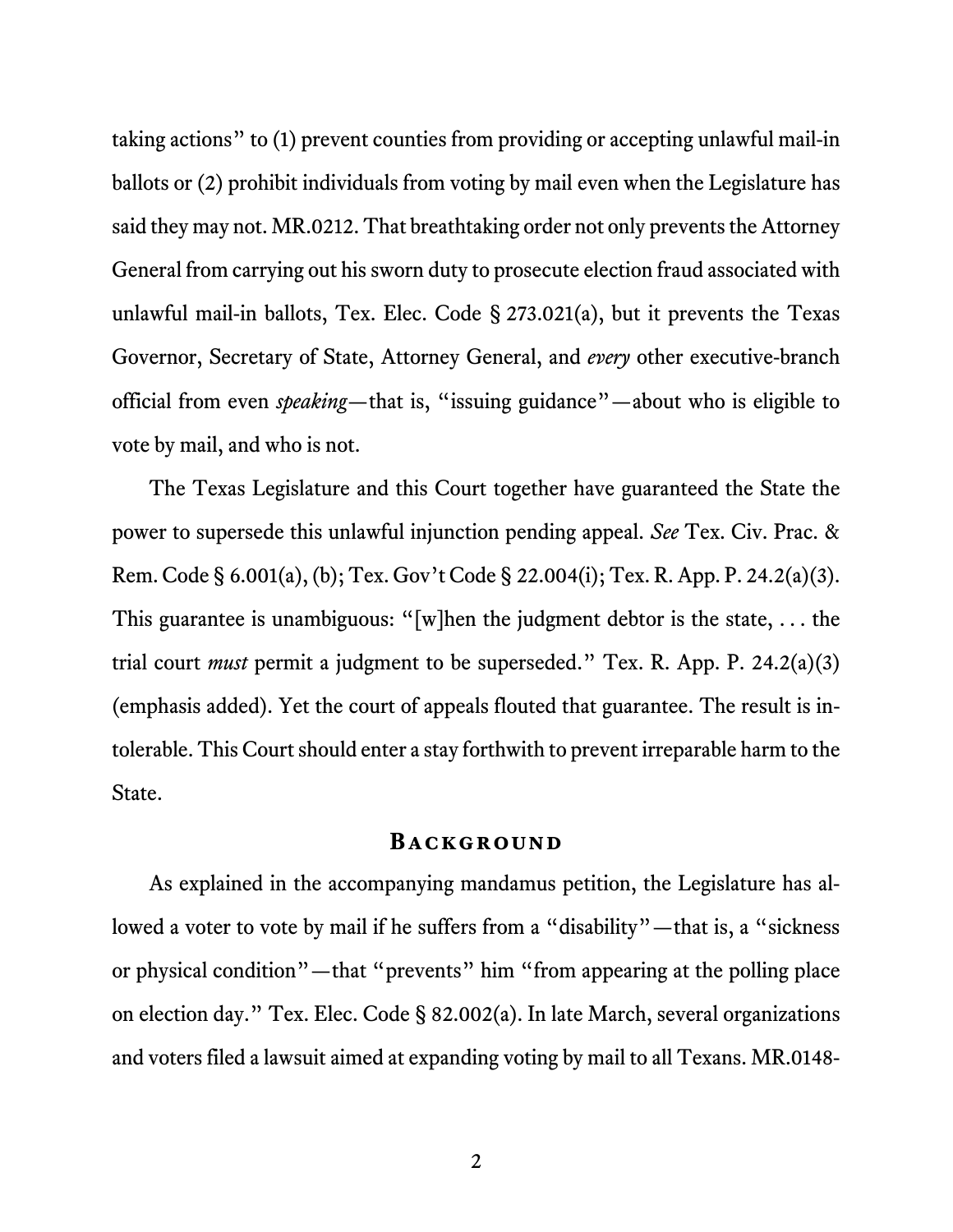59. They asked the court to declare that "any eligible voter, *regardless of age and physical condition*," may vote by mail "if they believe they should practice social distancing in order to hinder the known or unknown spread of a virus or disease." MR.0154 (emphasis added). The State intervened to protect the integrity of Texas law. MR.0171-90, 0196-0206.

The trial court granted the plaintiffs' request. It issued a sweeping temporary injunction prohibiting the State and all its agents from "issuing guidance or otherwise taking actions that would prevent Counties from" allowing anyone to vote by mail, and from "issuing guidance or otherwise taking actions . . . that would prohibit individuals from submitting mail ballots based on the disability category of eligibility or that would suggest that individuals may be subject to penalty solely for doing so." MR.0212, App. C at 5. And it ordered the State to "publish a copy of [its] Order on the appropriate agency website and circulate a copy  $\dots$  to the election official(s) in every Texas County." *Id.*

The State immediately filed a notice of interlocutory appeal, which superseded the temporary injunction by operation of law. *See* Tex. R. App. P. 29.1(b). Yesterday, however, the court of appeals ordered "that the trial court's temporary injunction remains in effect until disposition of this appeal." MR.0491-93, App. A at 2 (citing Tex. R. App. P. 29.3; *Tex. Educ. Agency v. Hous. ISD*, No. 03-20-00025-CV, 2020 WL 1966314, at \*5 (Tex. App.—Austin Apr. 24, 2020, order)). Chief Justice Frost dissented. MR.0497-0512, App. B.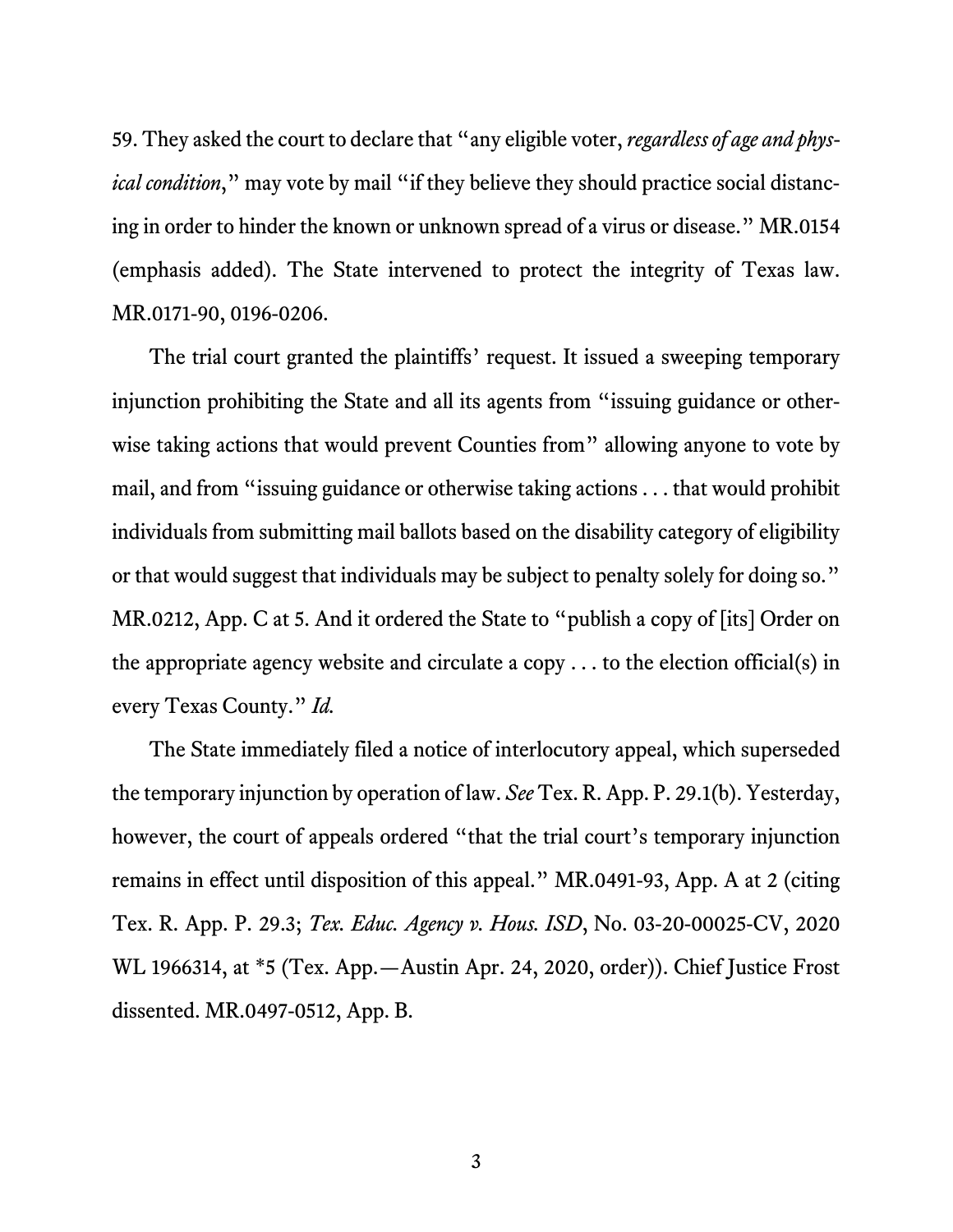#### **Argument**

A temporary stay is warranted when the Court reaches "the tentative opinion that relator is entitled to the relief sought" and "the facts show that relator will be prejudiced in the absence of such relief." *Republican Party of Tex. v. Dietz*, 924 S.W.2d 932, 932-33 (Tex. 1996) (per curiam) (citing former Tex. R. App. P. 121). The Court's Members have further indicated that temporary stays are appropriate to allow the Court a "meaningful opportunity to consider" relevant issues "upon less hurried deliberation." *Del Valle ISD v. Dibrell*, 830 S.W.2d 87, 87-88 (Tex. 1992) (Cornyn, J., joined by Hecht, J., dissenting); *cf*. *June Medical Servs., L.L.C. v. Russo*, 139 S. Ct. 661 (2019) (ordering a temporary stay because "the Justices need[ed] time to review the[ stay-related] filings"). The U.S. Supreme Court has observed that "the power to stay proceedings is incidental to the power inherent in every court to control the disposition of the causes on its docket with economy of time and effort for itself, for counsel, and for litigants." *Landis v. N. Am. Co.*, 299 U.S. 248, 254 (1936).\*

Here, the State satisfies both *Dietz* considerations. The State is entitled to the relief sought because the court of appeals has denied it a right the Legislature has unambiguously conferred. And the State will be prejudiced in the absence of a stay

<u>.</u>

<sup>\*</sup> The U.S. Supreme Court routinely enters temporary stays while considering important filings. *See, e.g.*, *Trump v. Mazars USA, LLP*, 140 S. Ct. 581 (2019) (temporary stay of seven days); *June Medical Servs*, 139 S. Ct. 661 (six days); *In re Grand Jury Subpoena*, 139 S. Ct. 914 (2019) (16 days); *In re United States*, 139 S. Ct. 452, 453 (2018) (13 days); *In re Dep't of Commerce*, 139 S. Ct. 16 (2018) (13 days).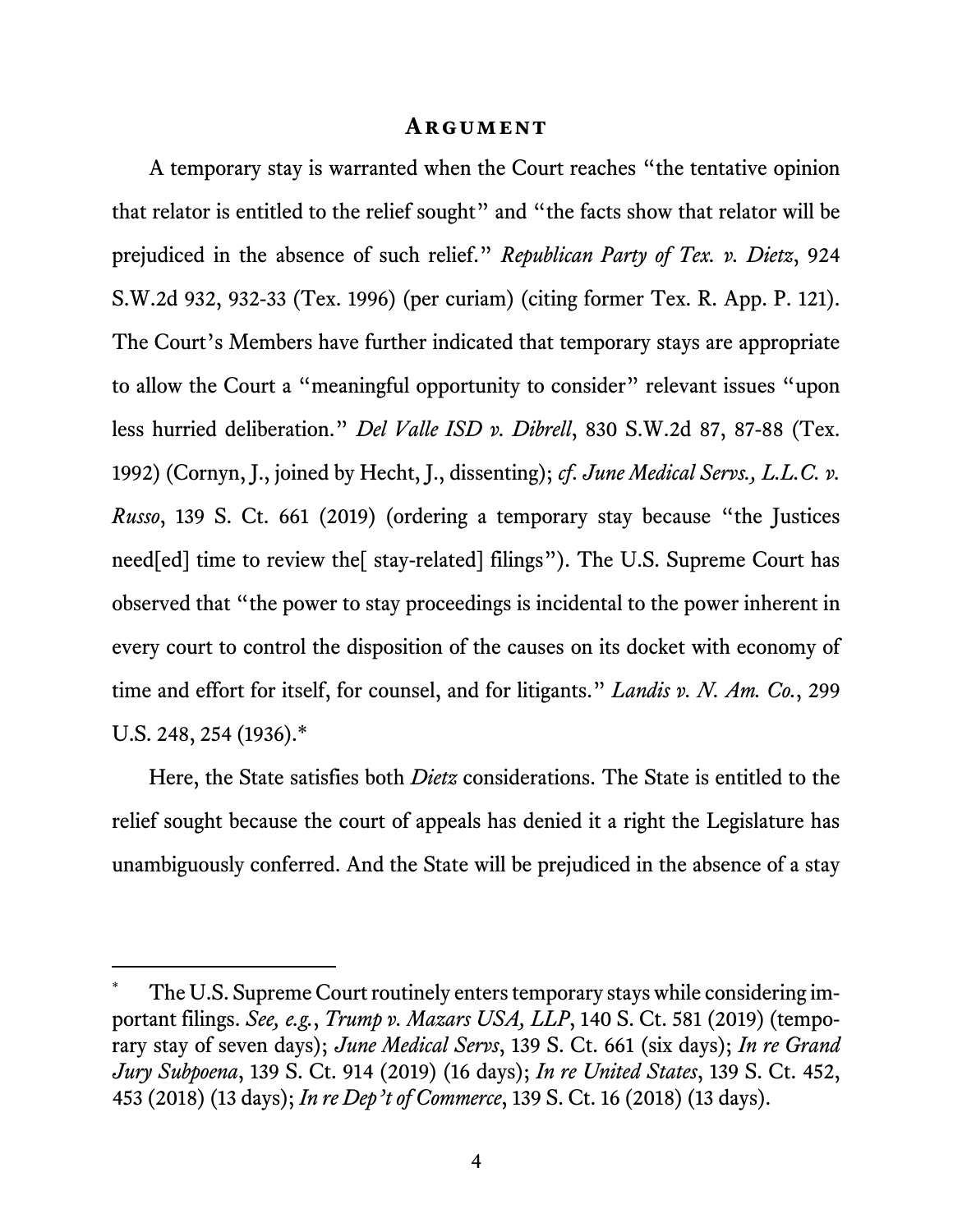because both it and its executive officials will be precluded from enforcing core provisions of the Texas Election Code with an election date fast approaching.

### **I. The State Has Demonstrated That It Is Entitled to Mandamus Relief.**

The first *Dietz* consideration—whether the State has demonstrated a "tentative" right to the relief it seeks, *see* 924 S.W.2d at 932-33—is easily met here. The Legislature and this Court together have conferred on the State the right to unilaterally supersede adverse judgments. The court of appeals denied that right. In so doing, it flouted the Legislature's will and abused its discretion in a way that leaves the State without any appellate remedy. *See In re Turner*, 591 S.W.3d 121, 124 (Tex. 2019) (orig. proceeding); *In re Dawson*, 550 S.W.3d 625, 628 (Tex. 2018) (orig. proceeding) (per curiam). Its decision merits mandamus relief.

The State's petition for writ of mandamus, filed concurrently with this emergency application for temporary relief, demonstrates the ways in which the court of appeals abused its discretion. As the petition explains, Texas Civil Practice and Remedies Code section 6.001 gives governmental appellants a right to supersede without bond. *See* Pet. 7 (citing *In re State Bd. for Educator Certification*, 452 S.W.3d 802, 804 (Tex. 2014) (orig. proceeding) ("In effect, the State's notice of appeal *automatically* suspends enforcement of a judgment."); *In re Long*, 984 S.W.2d 623, 625 (Tex. 1999) (orig. proceeding) (per curiam)). The Texas Rules of Appellate Procedure leave no doubt that "[w]hen the judgment debtor is the state, . . . the trial court *must* permit a judgment to be superseded." Tex. R. App. P. 24.2(a)(3) (emphasis added); *see also* Pet. 7-8. This Court has further explained that procedural rules may not be used to abrogate statutory substantive rights. *See* Pet. 11-12. The court of appeals thus clearly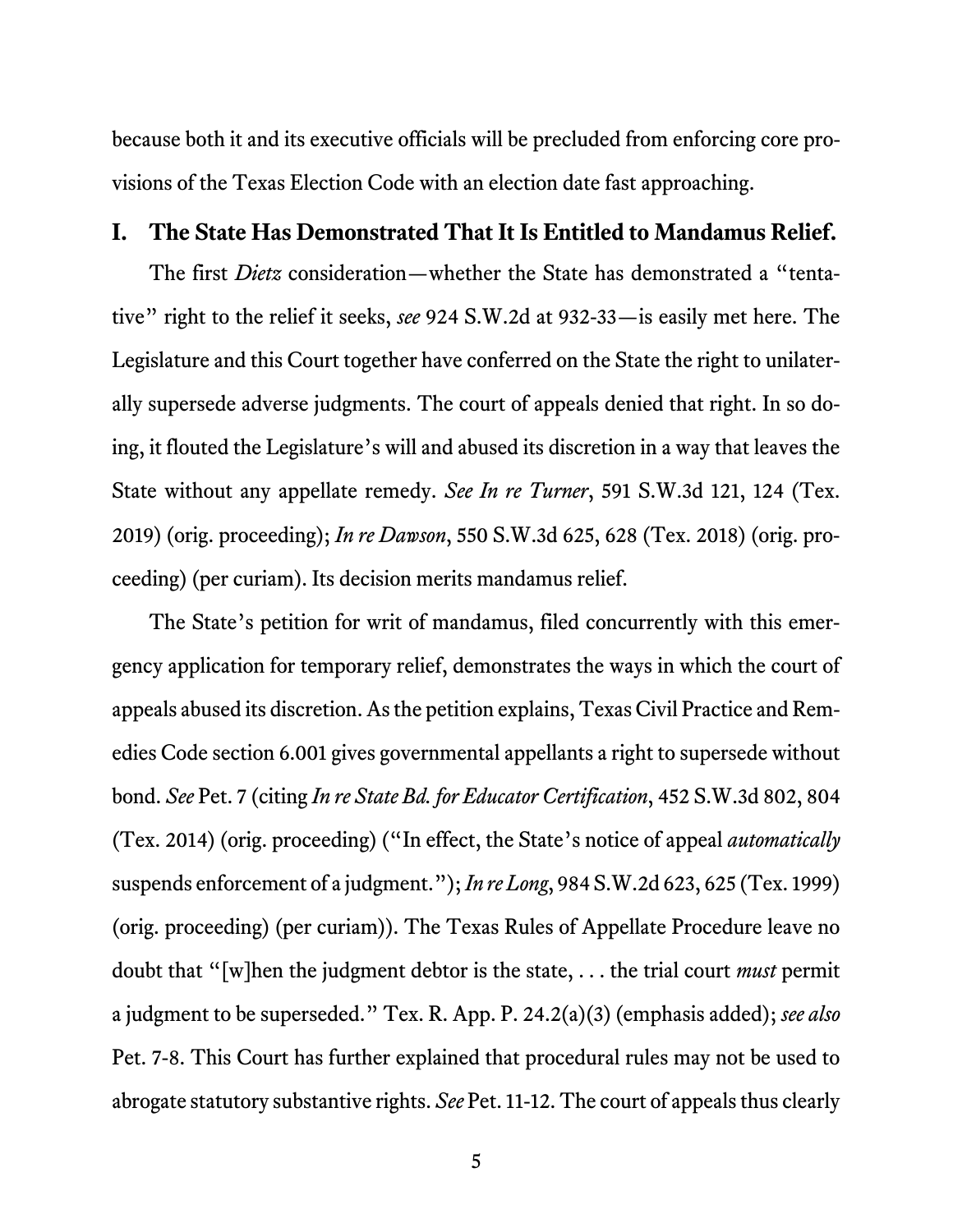erred in holding that the procedural mechanism of Rule 29.3 may operate to effectively deny the State's guaranteed right to supersede an adverse judgment. *See id*. at 12-15.

The petition also demonstrates that the State has no adequate appellate remedy and that mandamus relief is necessary. *See id*. at 15-17. The court of appeals' Rule 29.3 order remains in effect only while the State's appeal of the temporary injunction is pending. Once the appeal is decided, the question of supersedeas will be moot. *See id*. In the meantime, the State will be denied its right to supersede the trial court's injunction—and the State and its executive officials will be required to comply with that injunction for the duration of the appeal. *See id*. That contravenes the Legislature's intent.

# **II. The State and Its Executive Officials Will Be Prejudiced Absent a Stay.**

The State satisfies the second *Dietz* consideration because it will be "prejudiced in the absence of" a stay. 924 S.W.2d at 932-33. In particular, the State and its officials will be forced to endure a patently overbroad injunction that prohibits them from enforcing—or even speaking about—core provisions of the Texas Election Code mere weeks before an election.

**A.** The State is irreparably harmed whenever it is prevented from "enforce[ing] its duly enacted [laws]" while lawsuits are resolved. *Tex. Ass'n of Bus. v. City of Austin*, 565 S.W.3d 425, 441 (Tex. App.—Austin 2018, pet. filed) (quoting *Abbott v. Perez*, 138 S. Ct. 2305, 2324 n.17 (2018)). That is the case here. The trial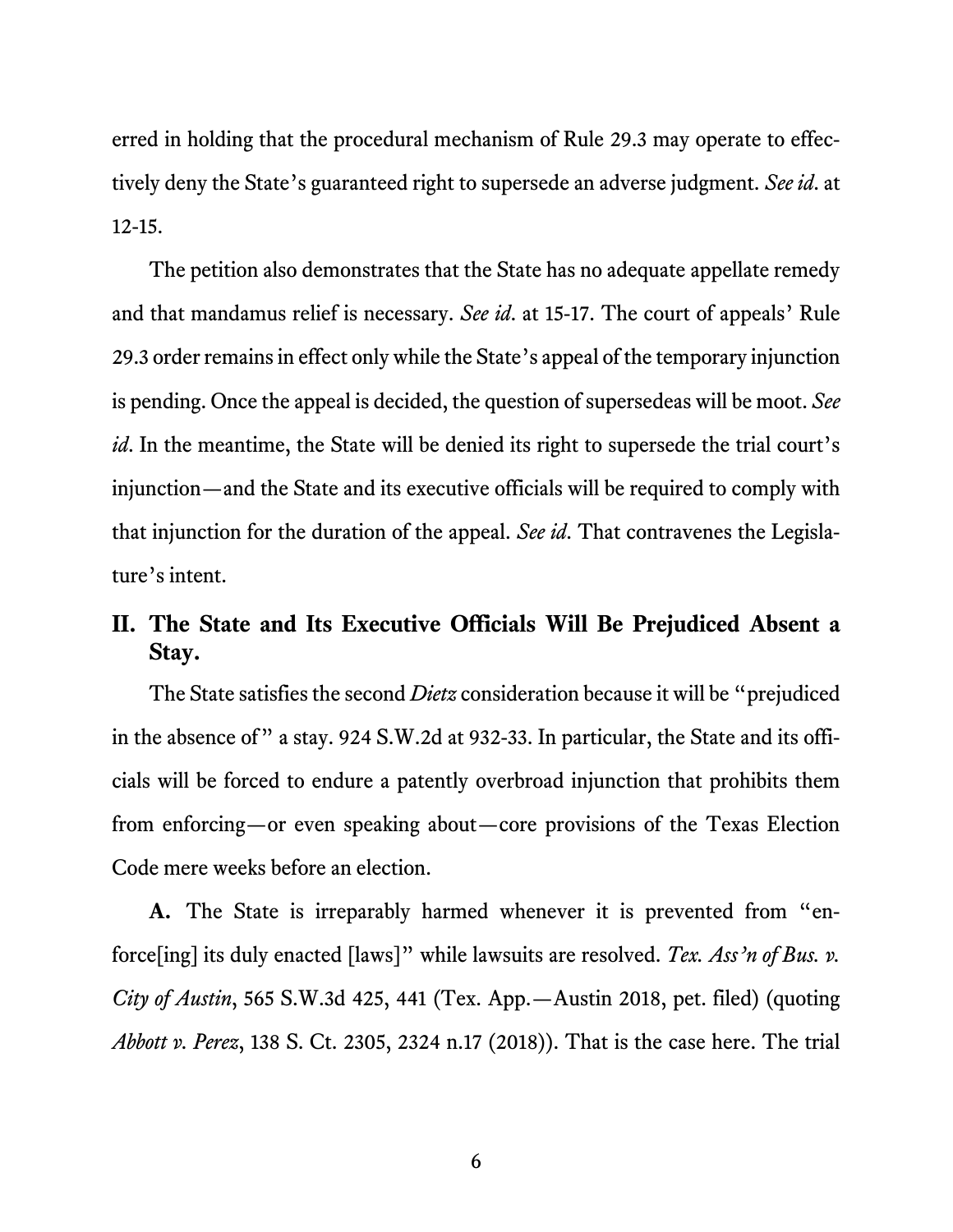court's injunction precludes the Attorney General from wielding the power to enforce the provisions of the Texas Election Code set out in section 273.021(a).

The trial court has effectively precluded the enforcement of laws designed to prevent election fraud. A prohibition on enforcing these laws is among the most severe sovereign harms a State can experience. *See id*.; *see also State v. Naylor*, 466 S.W.3d 783, 790 (Tex. 2015) (discussing the State's sovereign power to "enact, interpret, and enforce its own laws").

**B.** Not only has the trial court forbidden state officials to *enforce* anti-fraud laws, but state officials may not even *speak* about those laws. According to the trial court, the Attorney General may not "issu[e] guidance" that would "prohibit individuals from submitting mail ballots," even as to individuals who are not eligible for mail ballots. MR.0212. If a State is irreparably harmed when it cannot enforce its laws, *Tex. Ass'n of Bus.*, 565 S.W.3d at 441, it follows that the State is similarly harmed when its executive officials may not even speak about those laws. *See Iranian Muslim Org. v. City of San Antonio*, 615 S.W.2d 202, 208-09 (Tex. 1981).

Indeed, "issuing guidance" to county election officials is a core part of the Attorney General's job. *See* Tex. Gov't Code §§ 402.042-.043. And his speech, like the speech of the Governor and Texas's other elected officials, is protected by the First Amendment. *See Williams-Yulee v. Fla. Bar*, 575 U.S. 433, 443 (2015) (holding that an elected official's speech "about public issues . . . commands the highest level of First Amendment protection"). The trial court's injunction threatens not only the State's sovereign interests, but the constitutional rights of executive officers. *See id*. That is irreparable injury. *Iranian Muslim Org.*, 615 S.W.2d at 208-09.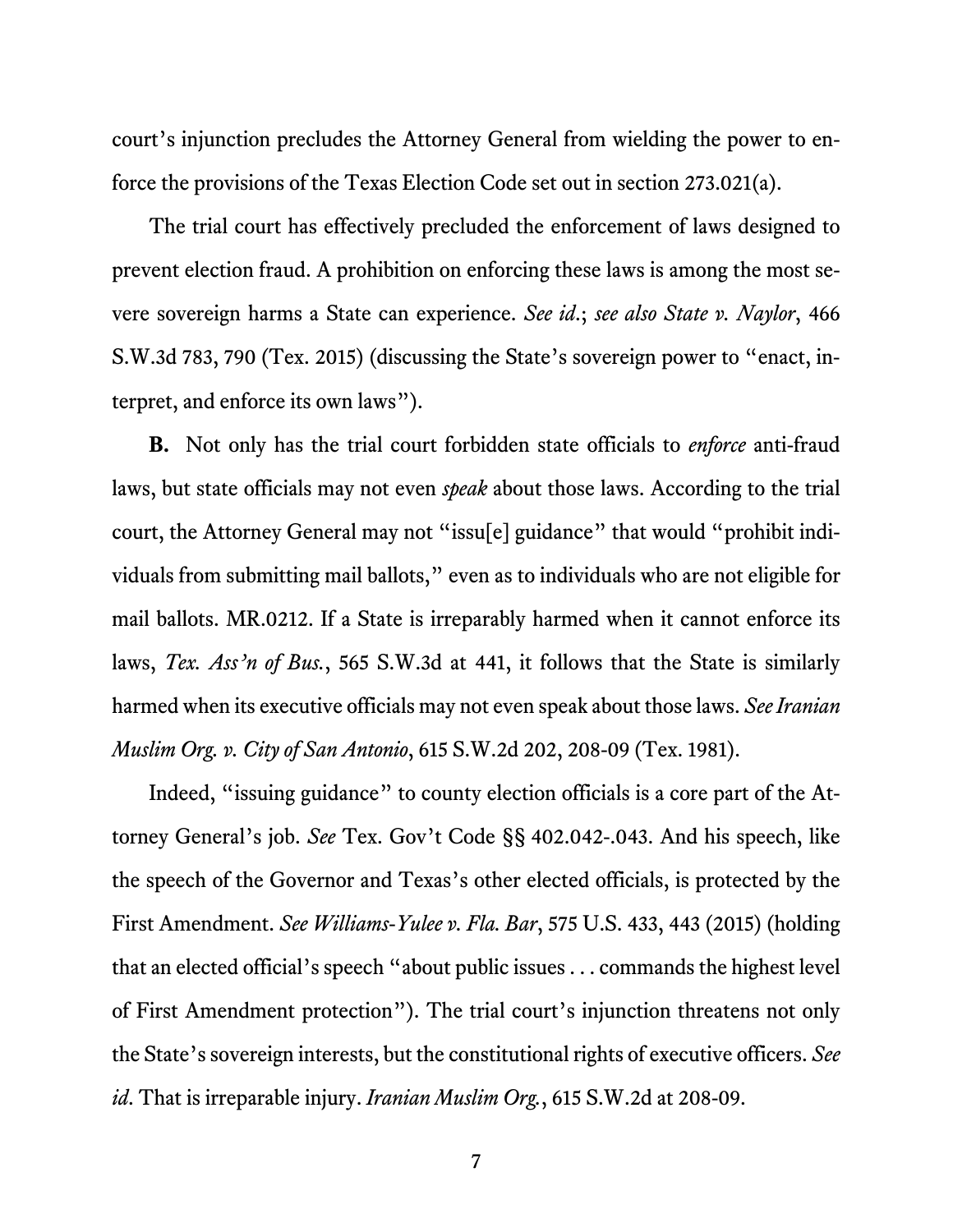As set out in more detail in the accompanying mandamus petition, the State expects to hold an election on July 14, less than two months from today. And the general election is not far behind. The Court should not allow the State's executive officials to be gagged leading up to those dates.

**C.** Finally, the injunction's vast overbreadth adds to the prejudice it inflicts. The temporary injunction's targets include the State of Texas and all its "agents, servants, employees, representatives, and all persons or entities of any type whatsoever acting [in] concert with [it] or acting on [its] behalf." MR.0212. That encompasses thousands of State officers and employees. And the trial court insists that these individuals are bound not only in Travis County—where this lawsuit arose but every county in the State. That breadth alone requires a stay and, ultimately, vacatur. *See In re Abbott*, 954 F.3d 772, 786 n.19 (5th Cir. 2020).

The injunction's terms are themselves overbroad. Any injunction must be "specific in terms" and "describe in reasonable detail . . . the act or acts sought to be restrained." Tex. R. Civ. P. 683. And equitable principles hold that relief cannot be broader than necessary to remedy the injury alleged. *See, e.g.*, *Abraham v. Alpha Chi Omega*, 708 F.3d 614, 620 (5th Cir. 2013). The injunction says that the State (and all its agents) are "enjoined from *issuing guidance* or otherwise *taking actions* . . . that would" "prohibit Counties" from issuing or counting mail ballots or "prohibit individuals from submitting mail ballots based on the disability category of eligibility or that would suggest that individuals may be subject to penalty solely for doing so." MR.0212. The phrase "taking actions" is so vague as to be almost limitless. Indeed, if read literally, it could prohibit any state official from seeking redress from this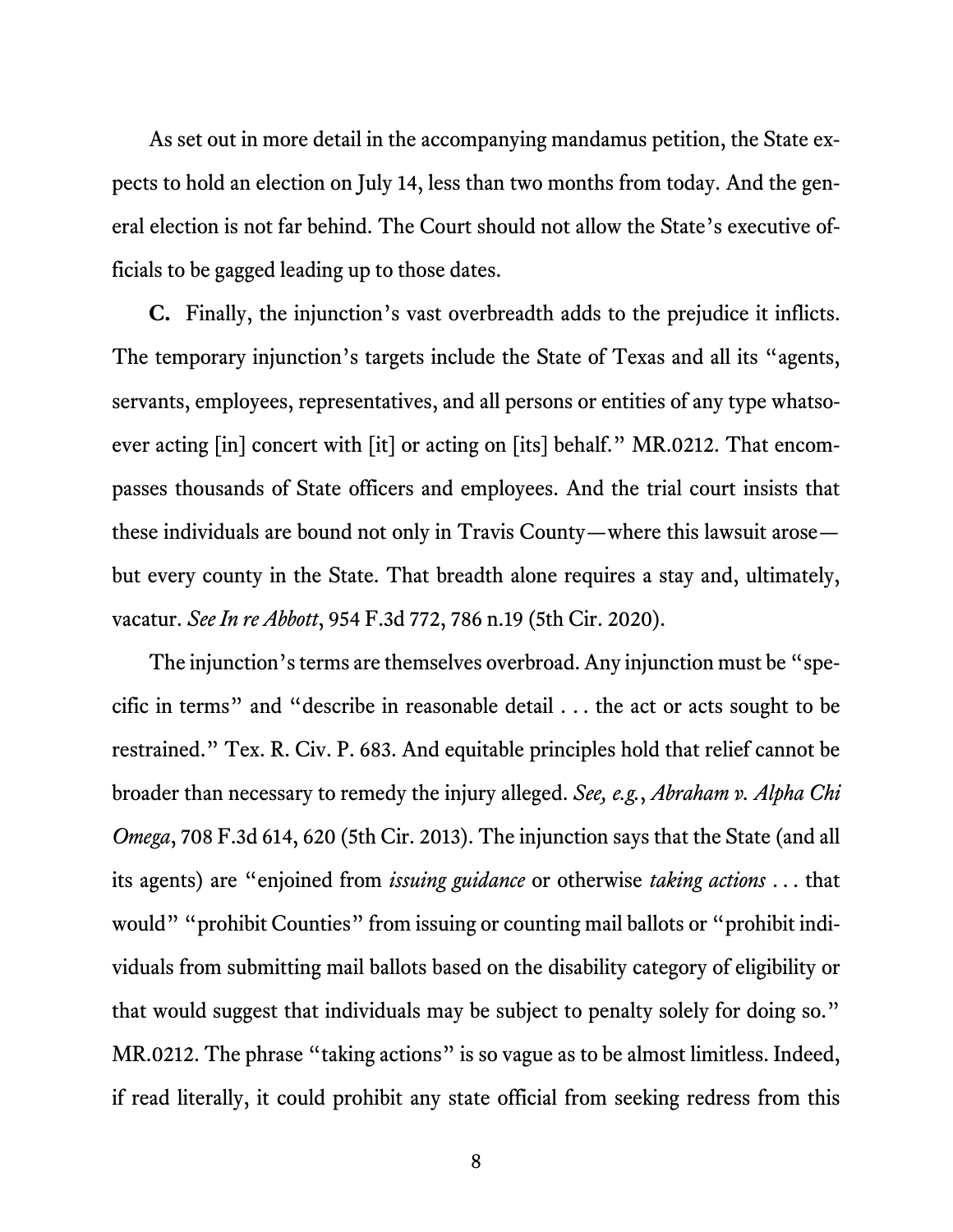Court. The State should not be forced to guess what the trial court meant under penalty of contempt.

# **Prayer**

The Court should grant this motion and stay the Fourteenth Court of Appeals' May 14, 2020, temporary relief order pending the Court's resolution of the State's petition for writ of mandamus.

Respectfully submitted.

Ken Paxton Attorney General of Texas

JEFFREY C. MATEER First Assistant Attorney General

Ryan L. Bangert Deputy First Assistant Attorney General

/s/ Kyle D. Hawkins Kyle D. Hawkins Solicitor General

Bill Davis Deputy Solicitor General

LANORA C. PETTIT Natalie D. Thompson Assistant Solicitors General

Office of the Attorney General P.O. Box 12548 (MC 059) Austin, Texas 78711-2548 Tel.: (512) 936-1700 Fax: (512) 474-2697

Counsel for Relators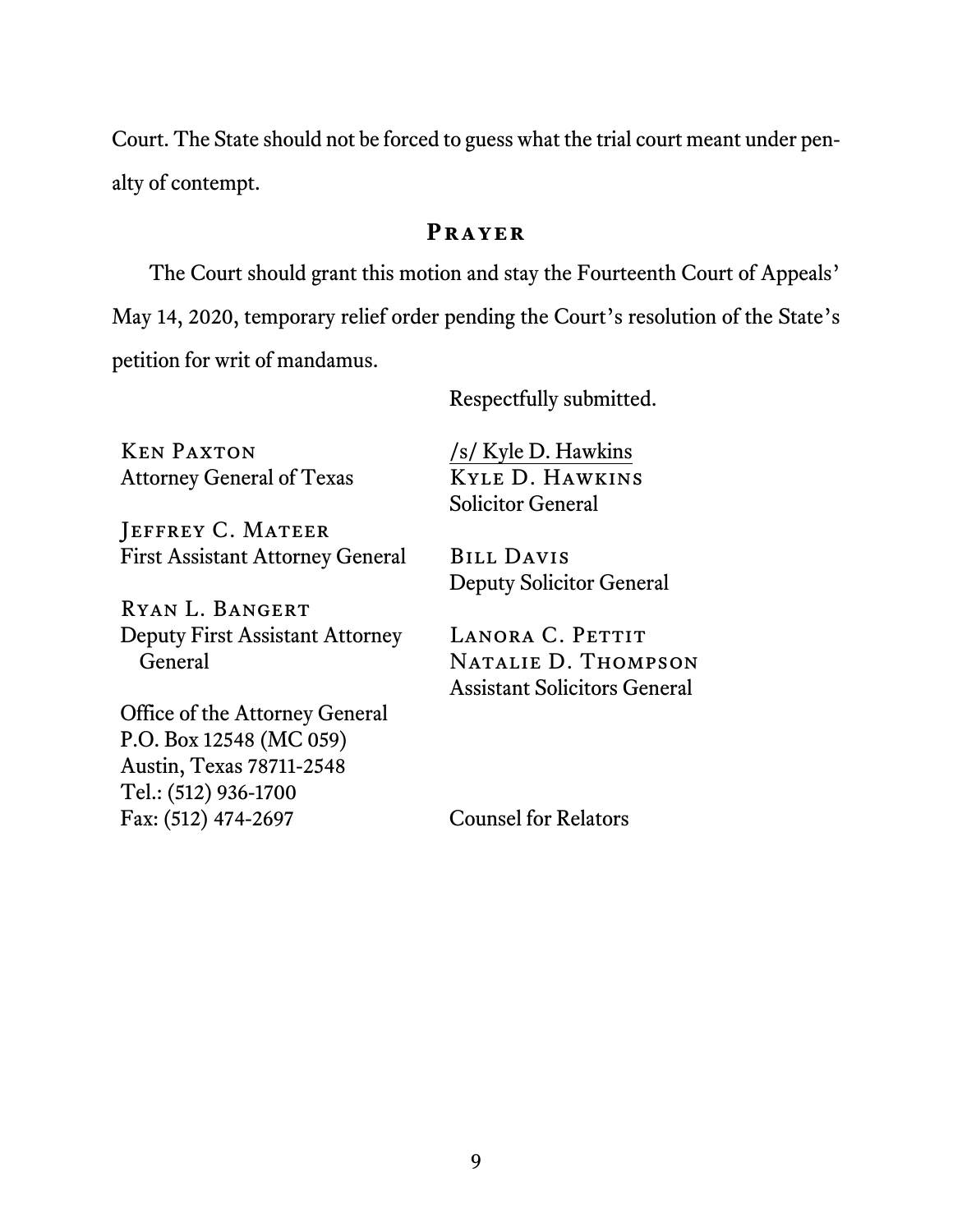#### **Certificate of Conference**

Pursuant to Texas Rule of Appellate Procedure 52.10(a), I certify that counsel for relator notified Chad Dunn, lead counsel for Real Party in Interest Plaintiffs, and Joaquin Gonzalez, lead counsel for Real Party in Interest Plaintiff-Intervenors, as well as Leslie Dippel, counsel for Dana Debeauvoir, that Relator's motion for emergency relief would be filed today. Counsel stated that the Real Parties in Interest oppose the temporary stay requested by Relator.

# /s/ Kyle D. Hawkins Kyle D. Hawkins

## **Certificate of Service**

On May 15, 2020, this document was served electronically on Chad Dunn, lead counsel for Real Party in Interest Plaintiffs, via chad@brazillanddunn.com; on Joaquin Gonzalez, lead counsel for Real Party in Interest Plaintiff-Intervenors, via Joaquin@texascivilrightsproject.org; and on Leslie Dippel, lead counsel for Real Party in Interest Dana DeBeauvoir via Leslie.Dippel@traviscountytx.gov.

> /s/ Kyle D. Hawkins Kyle D. Hawkins

# **Certificate of Compliance**

Microsoft Word reports that this document contains 2,176 words, excluding the portions of the document exempted by Rule 9.4(i)(1).

> /s/ Kyle D. Hawkins Kyle D. Hawkins